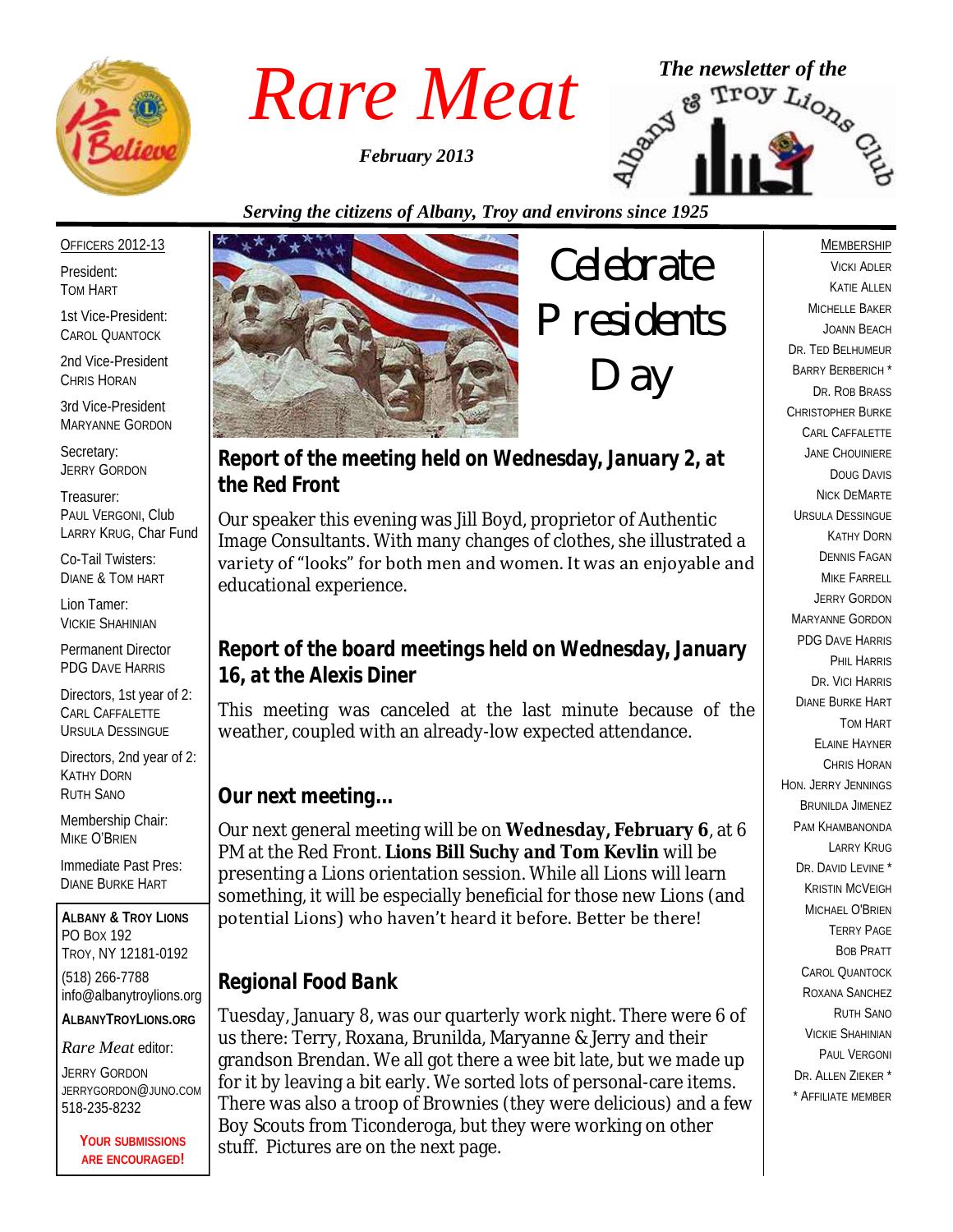

#### *Blood Drives, past & future*



Last month, I reported on the December 19 blood drive in Latham. I didn't have the results, but promised them this month. Here they are: Blood Drive Goal - 38. Donors Scheduled - 17. Presenting Donors - 18. First time donors - 1. Total Productive units - 17. **Potential lives saved - 51**.

Our next drive is **Friday, March 1**, at the Hilton Garden Inn in Troy. (Yes, we talked about doing it somewhere else, but this is what the Red Cross came up with. I guess they're going to keep trying there until they get it right.) We need volunteers:

- $\bullet$  To make phone calls in the week or two before the drive,
- To work at the registration desk and the canteen at the drive,
- And to donate blood.

If you can do any or all of these, please sign up with Lion Carol at **cquantoc@nycap.rr.com** or **664- 3901**.

### *Lions on the air and in print*

Lion Jerry appeared recently on Jack Keenan's "Old-Time Radio Theatre" to talk about Lions in general, and more specifically, what our club does to help the blind and visually-impaired. The show will air at 1 PM on Friday, Feb. 8, but you need a special RISE receiver to get it. RISE is WMHT's 24-hour radio information service for the blind and print-disabled in NY's Capital Region and the Hudson Valley.

Watch for the March issue of *Living@Home*, a freebie magazine published by the Times-Union. It's supposed to have an article about de-cluttering your home. Among its suggestions will be donating old eyeglasses and hearing aids to your local Lions club.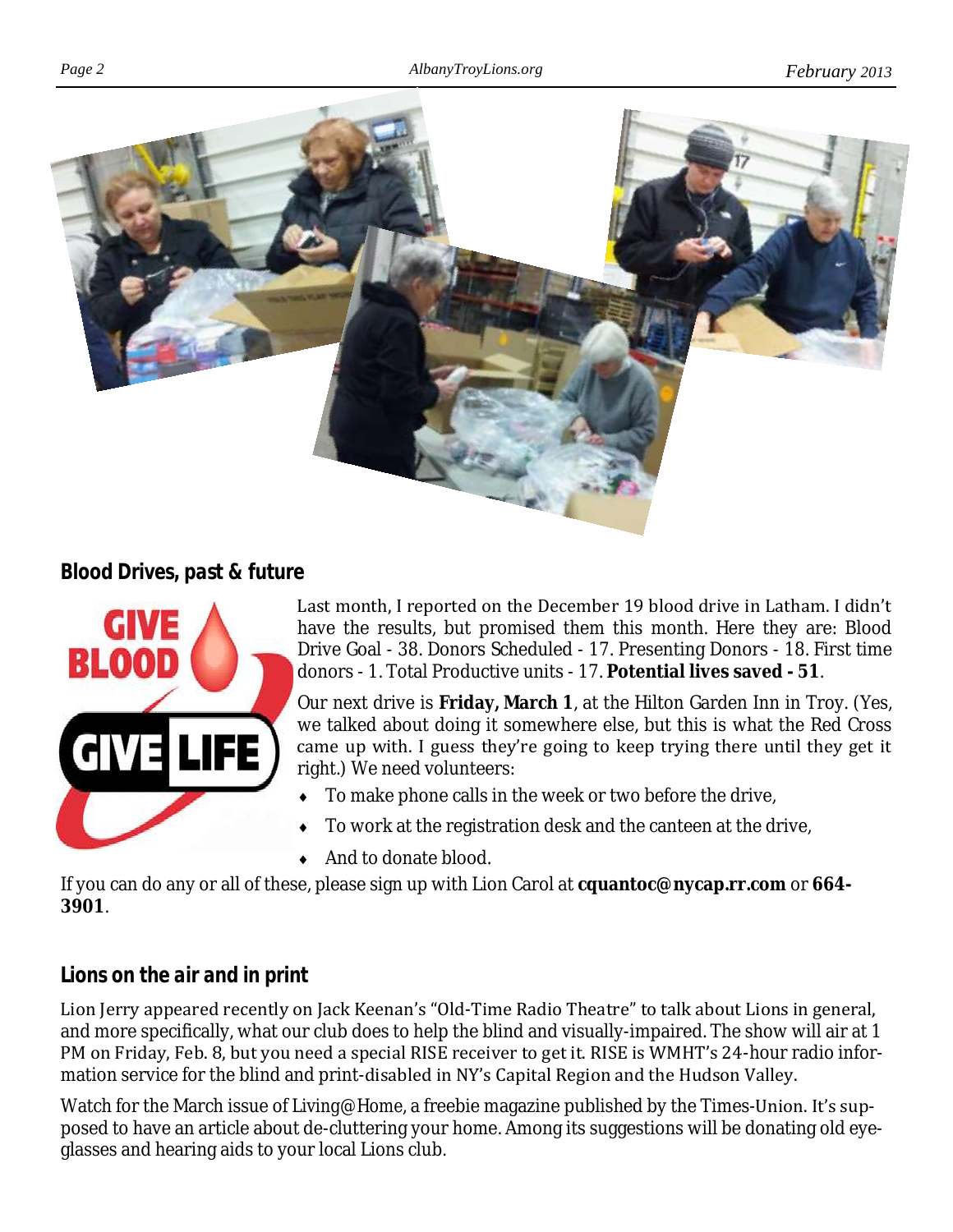## *KidSight*

It's a great help to NABA if we can send 1 or 2 Lions to help Kathryn with the paperwork when she does vision screenings of preschoolers. Unfortunately, no one stepped up for the January screenings, but we've got another chance: Here's her February schedule:

Monday, Feb 11, 9:30am - Unity Sunshine 1, 435 4th St., Troy

Monday, Feb 25, 9:30am - Albany Jewish Comm. Center, 340 Whitehall Rd, Albany

Tuesday, Feb 26, 9:30am - Bethlehem Preschool, Glenmont

Each of these had between 54 and 77 kids last year, so at least one volunteer, maybe two, would be extremely desirable. If you can help with any of these, please let Lion Jerry know (jerrygordon@juno.com or 235-8232). (Glenmont is a little out of our area, but if NABA can't get help from the Bethlehem LC, I told Kathryn we'd try to get a volunteer, since she's expecting so many kids.)

## *On a more personal note …*

**Lion Michelle Baker** spent New Year's Eve at Disney World recently and stayed at the Animal Kingdom Lodge. Here's her son, Jaleel, with Rafiki from The Lion King movie. Sorry, couldn't get a real Lion.

**Lion Ursula Dessingue** is justly proud of her grandson, Thomas Gwinn, Jr, of Peru, NY, who was awarded Boy Scouting's highest rank of Eagle Scout. He received the honor on Veterans' Day, Nov. 11, during ceremonies at Veterans' Park on the former Plattsburgh Air Force Base. Since joining Troop 49, he has earned 29 merit badges, received the Kayak and World Conservation Awards and participated in leadership training; in 2011, he attended the National Scout Jamboree. His dad, Thomas Sr, is Troop 49's Scout Master.

**Lion Nick DeMarte** is now an Associate Broker at Foresite Realty Advisors NE. Nick offers all types of services to clients and investors whether looking to buy or sell commercial real estate and investment properties. (I got this from LinkedIn; I get info for this section from wherever I can.)

After 21+ years of helping HVCC students find employment, **Lion Mike O'Brien** is in the job market himself now. He was unfortunately caught in a lay-off caused by shrinking student enrollment.

*Happy Birthday!*

Happy **February** birthday to these A&T Lions:

5th - Dave Levine 22nd - Mike Farrell



*Happy Anniversary!*

Happy Lions Anniversary to only one **February** inductee:

Katie Allen - 1 year



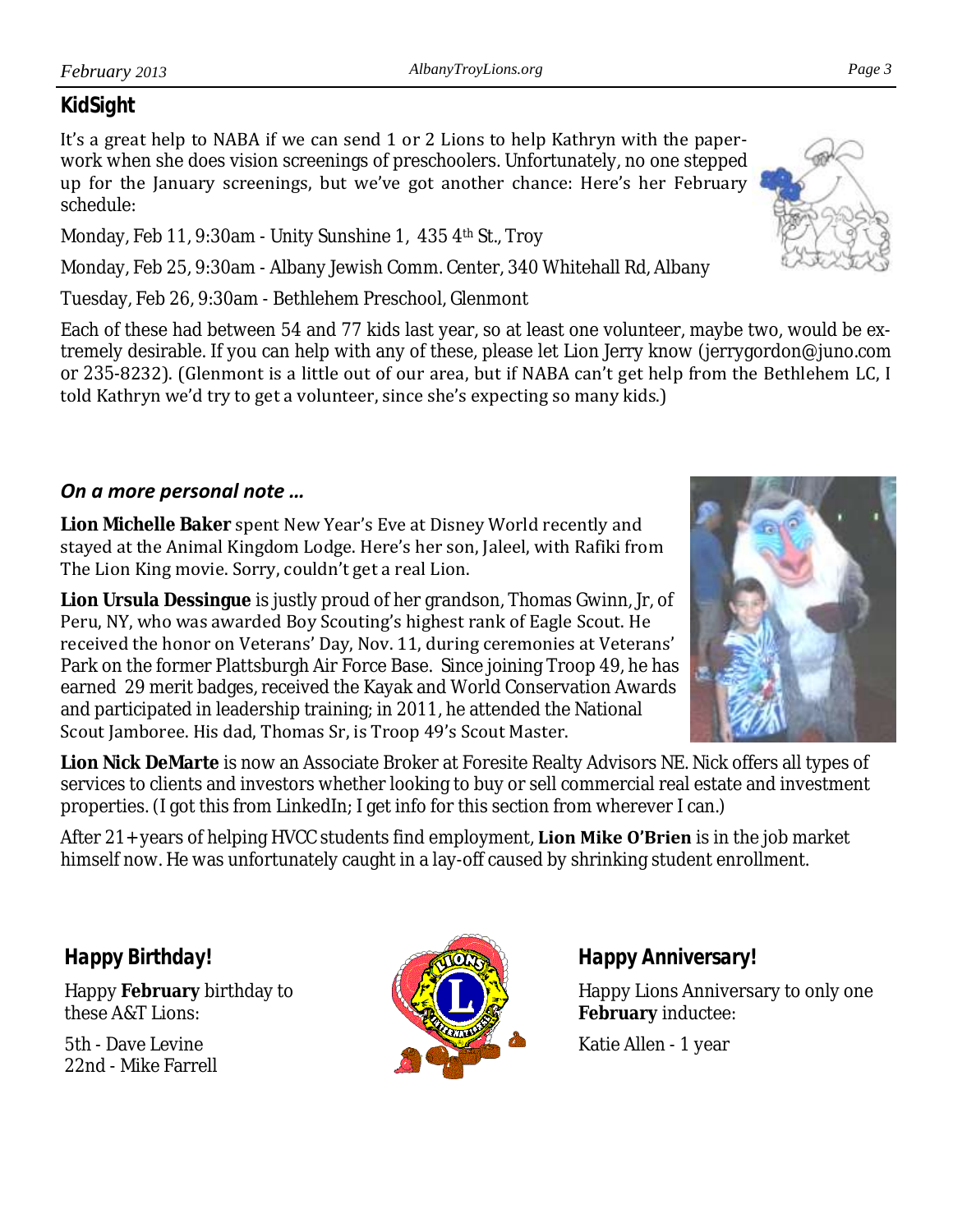#### *Mark your calendar…*

**Wednesday, February 6, 6 PM:** General meeting at the Red Front. See page 1 for details. **Saturday, February 9, 9:30 AM:** Third District Cabinet Meeting in Cohoes. See details on page 5. **Wednesday, February 20, 8 AM:** Board meeting at the Alexis Diner. All members are welcome. **Mon Feb11, Mon Feb 25, Tue Feb 26:** KidSight sessions. See page 3. **Friday, March 1, 1-6 PM:** Blood drive. See page 2 for details.

#### *Make a note:*



Next Lions Work Night at the **Regional Food Bank**: **Tuesday, April 9, 2013, 5:30-7:30 PM**

*Friends and family welcome.* Tell Lion Carol how many you're bringing at **cquantoc@nycap.rr.com** or **664-3901**. **Save the 2nd Tuesday of January, April, July and October.**





## **Give the Gift of Sight This Holiday Season!**

Support Blind Children by Purchasing a "Through Their Eyes - The Gift of Sight" 2013 Calendar

Each month showcases original artwork created by Capital District children expressing their appreciation for the gift of sight.

Every calendar sold benefits underprivileged children in need of eye care. This calendar is about children helping children.





For more information call: Lions Eye Bank at Albany www.lionseyebankalbany.org

\$8.00 per Calendar / No Tax Due / Shipping Included

Make checks payable to: Lions Eye Bank at Albany 6 Executive Park Drive Albany, NY 12203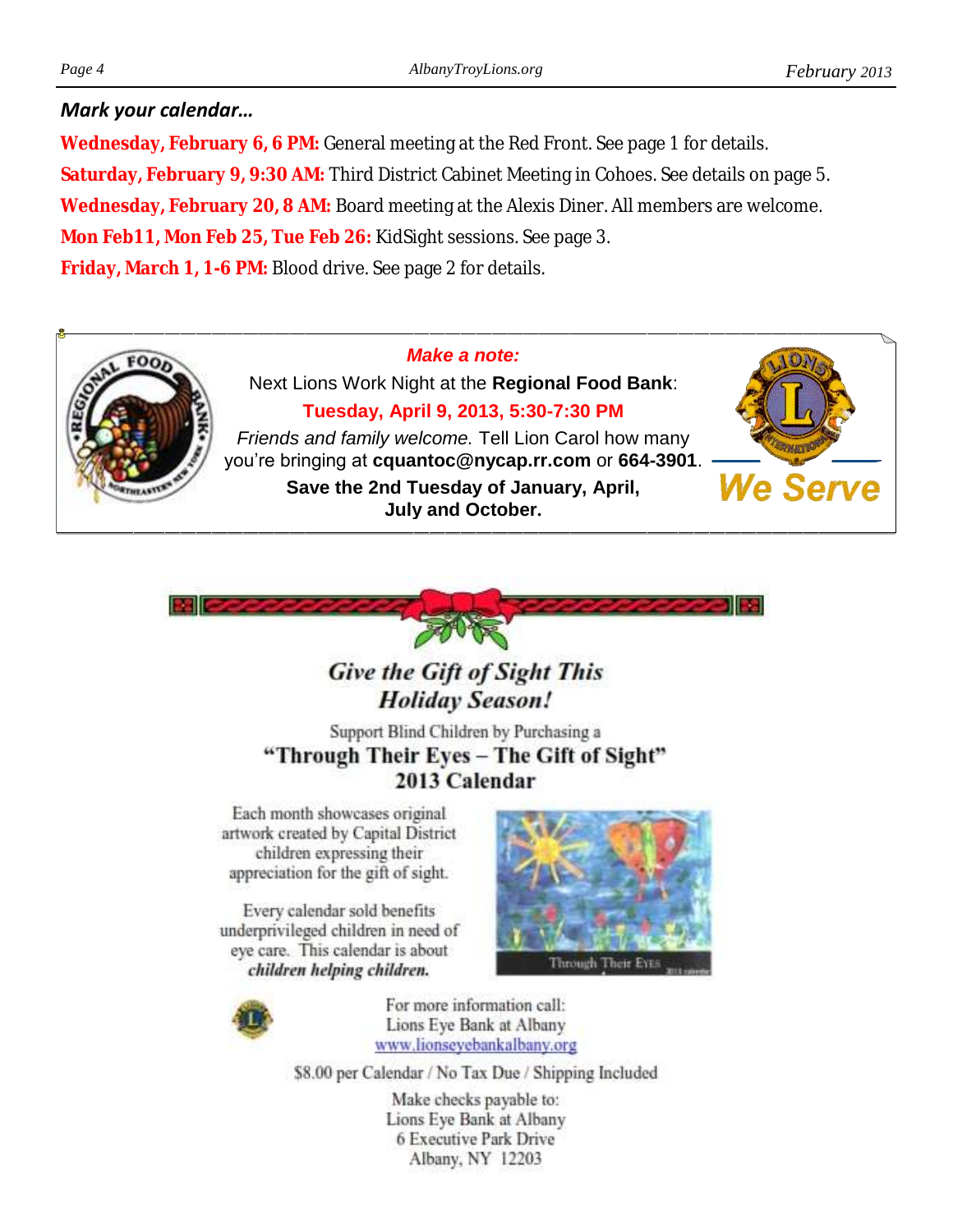



# District 20Y2 leetii

**Saturday February 9th, 2013 Cohoes Senior Center** 10 Cayuga Street, Cohoes, NY 12047

- 9:30 Registration
- 10:00 Meeting
- \$5.00 Coffee and donuts/no lunch
- \$12.00 Coffee/donuts/lunch

# **Speaker: PDG Dick Ralston on Diabetes**

We will be having a "Linen Shower" for Camp Badger. Towels, washclothes, single sheets, blankets, beach towels and pillows are all welcomed!

# RSVP no later than February 7, 2013 to PDG Lettie Saheim at 518-753-7867 or Isaheim@nycap.rr.com

Visit your club's web site: **ALBANYTROYLIONS.ORG**, your district web site: **20Y2LIONS.ORG**, and International's web site: **LIONSCLUBS.ORG**.

And remember to do your on-line shopping at **ALBANYTROYLIONS.PENNIESATATIME.COM**